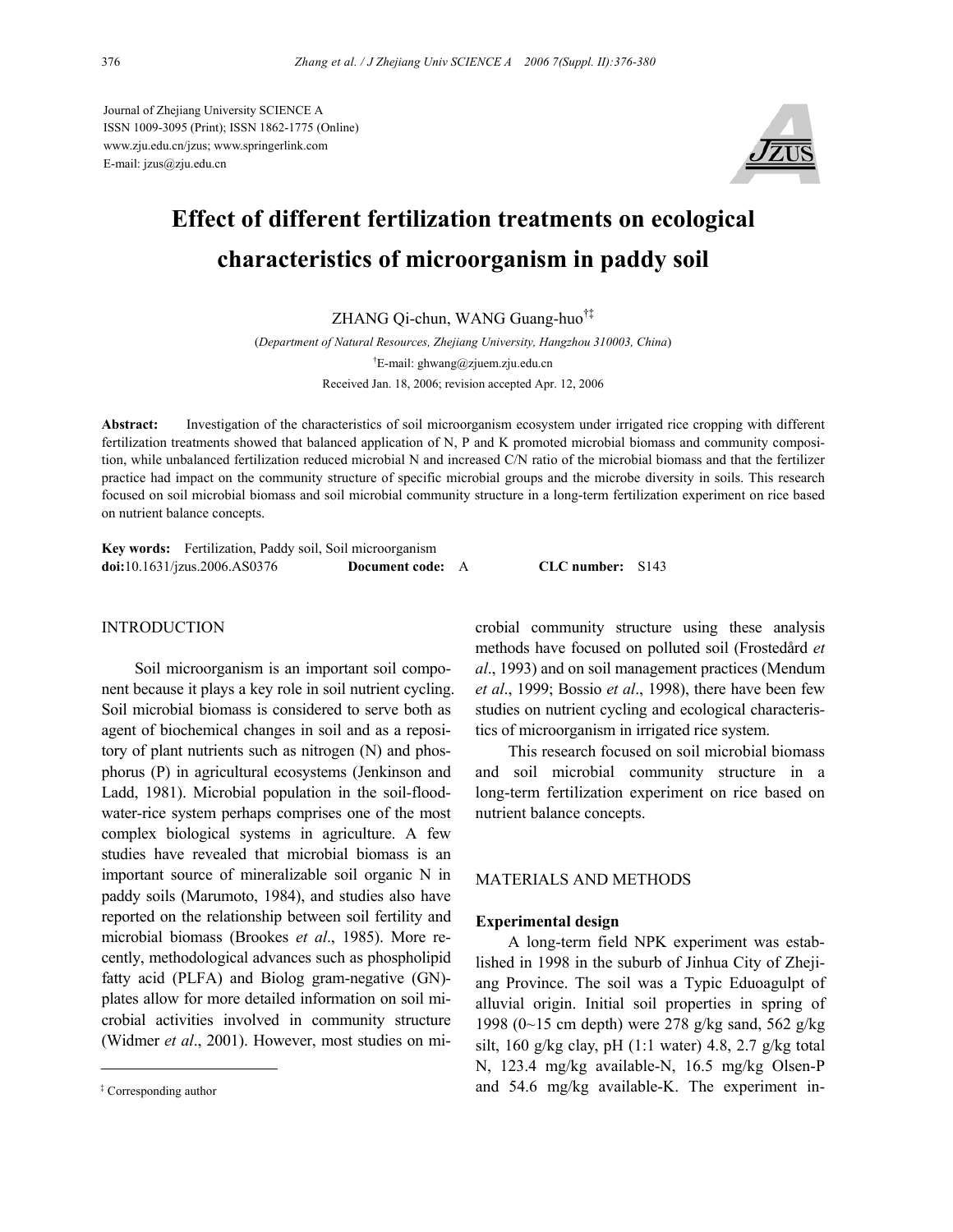volved five fertilizer treatments (control, PK, NP, NK, and NPK), arranged as a randomized block with three replicates. The plot area was  $45 \text{ m}^2$  and rice hill spacing was 20 cm×20 cm. Urea was used as fertilizer N (150 kg N/ha for early rice and 180 kg N/ha for late rice), with 50% of it applied as basal fertilizer one day before transplanting, 25% at early-tillering and 25% at panicle initiation stage. Superphosphate (25 kg P/ha) was applied as basal fertilizer. KCl (100 kg K/ha) was used as fertilizer K with 50% of it applied as basal fertilizer and 50% at panicle initiation stage. Soil samples (0~15 cm) of all plots were collected after harvest of late rice in 2004 and soil microbial biomass and microbial community were analyzed.

#### **Soil microbial biomass determination**

Soil microbial biomass was measured using the fumigation extraction method. Fifteen grams moist soil were extracted immediately after sampling by shaking for 30 min with 60 ml of 0.5 mol/L  $K_2SO_4$ and 15 g were fumigated for 24 h with ethanol-free chloroform and then extracted as described above. Details of the process can be found in (Brookes *et al*., 1985).

## **Biolog analysis**

The BIOLOG GN micro-plates used in this study rely on redox dye tetrazolium violet to detect respiration of sole carbon sources. The 96-well GN micro-plate consists of 95 substrate-containing wells and a control well without a carbon source. Fifteen grams of soil samples were diluted to  $10^{-4}$  solution, and inoculated into plates, which were then kept at room temperature (25 °C). Color formation in micro-plate wells (absorbance at 405 nm) was analyzed using a Biotek EL 320 micro-plate reader with an automated stracker-loader cassette. Overall color development in BIOLOG plates was expressed as average well color development (AWCD). We used two forms of ordination—principal component analysis (PCA) and canonical variate analysis (CVA)—to visualize the relationships among samples by Genstat 5.3 (NAG Ltd., Oxford, UK) (Yao *et al*., 2000).

# **Phospholipid fatty acid (PLFA) analysis**

Duplicate 2 g field-moist soil samples were extracted with a one-phase solvent extractant, using a

modification of the Bligh and Dyer (1959) method as described in (Bossio *et al*., 1998).

Fatty acids are designated in terms of total number of carbon atoms, with the number of double bonds given after a colon. The position of the double bond is defined by the symbol ω followed by the number of carbons from the methyl end of the fatty acid molecule. *Cis* and *trans* configurations are indicated by *c* and *t*; the *i* and *a* refer to *iso* and *anteiso* branching; *br* indicates an unknown branch position; and *cy* refers to cyclopropyl fatty acids. Hydroxy groups are indicated by 'OH'. 10Me indicates a methyl group on the 10th carbon atom from the carboxyl end of the molecule (Arao, 1999; Steenwerth *et al*., 2003).

# RESULTS AND DISCUSSION

## **Soil microbial C, N, and C/N ratio**

The levels of soil microbial biomass carbon, nitrogen and C/N ratio in the different treatments are shown in Fig.1. The content of microbial carbon and also nitrogen in different treatments were significantly different by DMRT at 5% level. Soil microbial C was maximum in the NP treatments, with CK and PK treatments being second. The soil microbial biomass N showed a marked increase in the NPK treatment as compared to values in the unbalanced nutrient treatments (NP, PK and NK). The C to N ratio in NK (8.7) and NPK (7.6) treatments were markedly lower than other treatments. With continuous rice cropping, the NP plot revealed potassium deficiency, and the PK plot revealed nitrogen deficiency at the very beginning of the trial, while the NK and NPK plot did not show nutrient deficiency (Zhang and Wang, 2006). From these results, it was assumed that the C to N ratio was lower when N, P and K were sufficient. When nitrogen and potassium stressed the microbial population, the C to N ratio increased. This indicated that soil nutrient supply and nutrient balance could influence the C/N ratio of soil microbial biomass, and that this C/N ratio might be an index of soil nutrient status.

# **Soil biological activity and microbial community structure tested by BIOLOG**

The relationship between AWCD and incubation time is shown in Fig.2. In the first 32 h of incubation,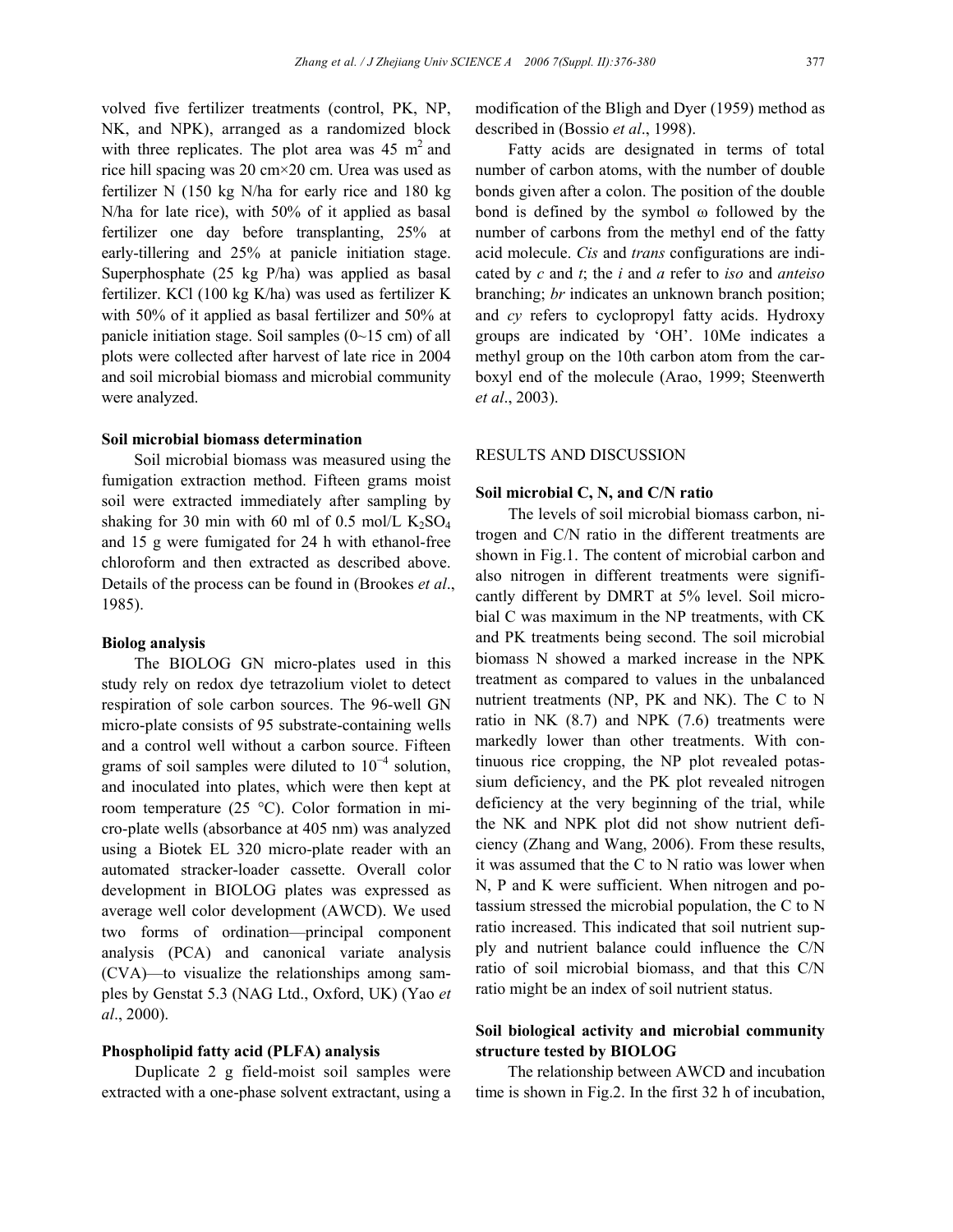

**Fig.1 Soil microbial biomass carbon (a), nitrogen (b) and C/N ratio (c) in different treatments**

AWCD changed very little but afterwards AWCD increased continuously. This suggested that C sources had not been used in the first 32 h of incubation. At the same time, AWCD of NPK treatment was the highest in all treatments. AWCD of CK treatment increased gradually and was higher than that of NP, PK and NK treatments at the late stage of incubation. It was shown here that deficiency of the

necessary nutrients for plants adversely influenced microbial communities. To further analyze the microbial communities, BIOLOG data after 78 h were subjected to canonical variate analysis (CVA) (Fig.3). CV1 explained 52.20% of variance in the data, and CV2 explained 30.45% of variance in the data. This result showed the structure of microbial community changed under different fertilization treatments. Treatment with balanced nutrients (NPK) significantly increased soil biological activity, and promoted the microbial number utilizing different carbon resources.



**Fig.2 Color development with incubation time. The plot of AWCD represents the mean color response for all 95 response wells** 



**Fig.3 Plot of CV1 and CV2 generated by canonical variate analysis of sole carbon source tests after 78 h in Biolog GN2 plates showing discrimination between different treatments** 

#### **Soil microbial diversity tested by PLFA**

Fig.4 shows that all soil samples contained a variety of PLFAs composed of saturated, unsaturated, methyl-branched and cyclopropane fatty acids. Twenty-nine PLFAs with chain lengths from C12 to C20 were identified by GC, while the PLFAs patterns varied in response to different fertilizer treatments, as revealed by their relative abundance. The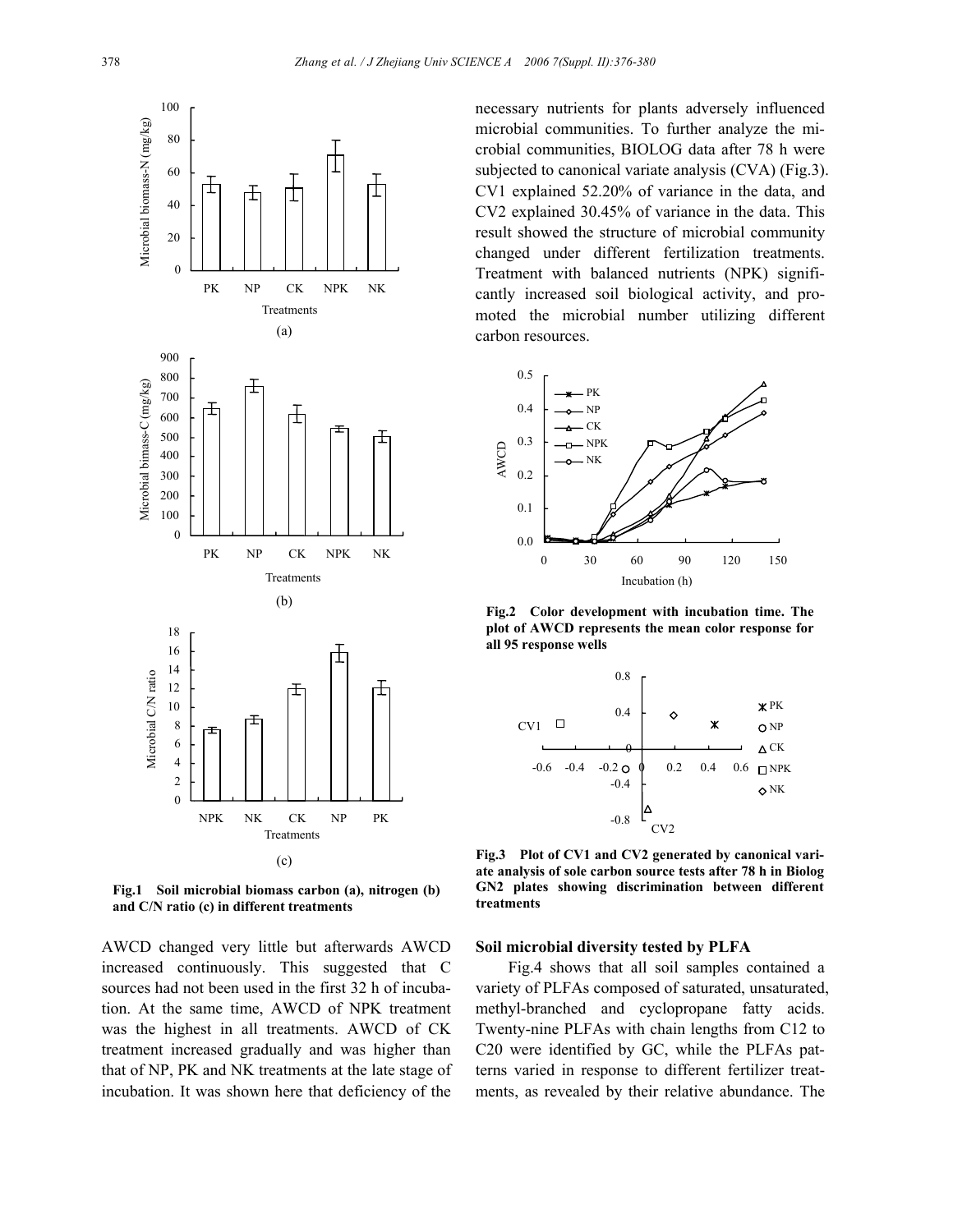PLFA data were expressed as mol% for multivariate analysis and as  $log_{10}$  moles percent subjected to principal components analysis (PCA). The ordination plot in Fig.5 illustrates the difference in the PLFA composition of the five treatments where PC1 and PC2 account for 39.27% and 24.12% of the variation respectively. The applied N fertilizer treatments (NP, NK and NPK) are found to the right in the plot, with the NPK treatment being in the first quadrant, while the PK treatment was found to the left in the plot. The PK plot showed serious N deficiency after five years consecutive rice cropping in this study site (Zhang and Wang, 2005). This suggested that the different fertilizer practice had an impact on the community structure of specific microbial groups. PCA also identified fatty acids that were important in explaining the variability in PLFA profiles (Fig.6). Specific identified PLFAs, including 15:0, 17:0, 20:0, the branched *i*17:0, the methyl-branched 16:0 (10Me),

18:0 (10Me), and monounsaturated 17:1ω8*c*, as well as cyclopropane *cy*17:0, *cy*19:0 were found on the right in the plot, indicating that these PLFAs increased in applied N treatments, especially in NPK treatment. The PLFAs 16:0, the branched *i*16:0, *a*15:0, and the monounsaturated 16:1ω7, 18:2ω6,9,  $18:1\omega$ 9,  $18:1\omega$ 7, were found on the left in the plot (Fig.6). Smithwick *et al*.(2005) found that lipid biomarkers that most likely represent the actionmycetes guild (both 18:0 (10Me) and 16:0 (10Me)) were significantly correlated with gross  $NH<sub>4</sub><sup>+</sup>$  mineralization. This study suggested that PLFAs (both 18:0 (10Me) and 16:0 (10Me)) were abundant in applied N treatments, especially NPK treatment.

From the above experimental results, we know that soil nutrient deficiency and unbalance had negative effect on paddy soil microbial biomass and that the diversity of the microbial community, and different fertilizer practice, had impact on the community



**Fig.4 Mol% of different PLFAs in five fertilizer treatments**